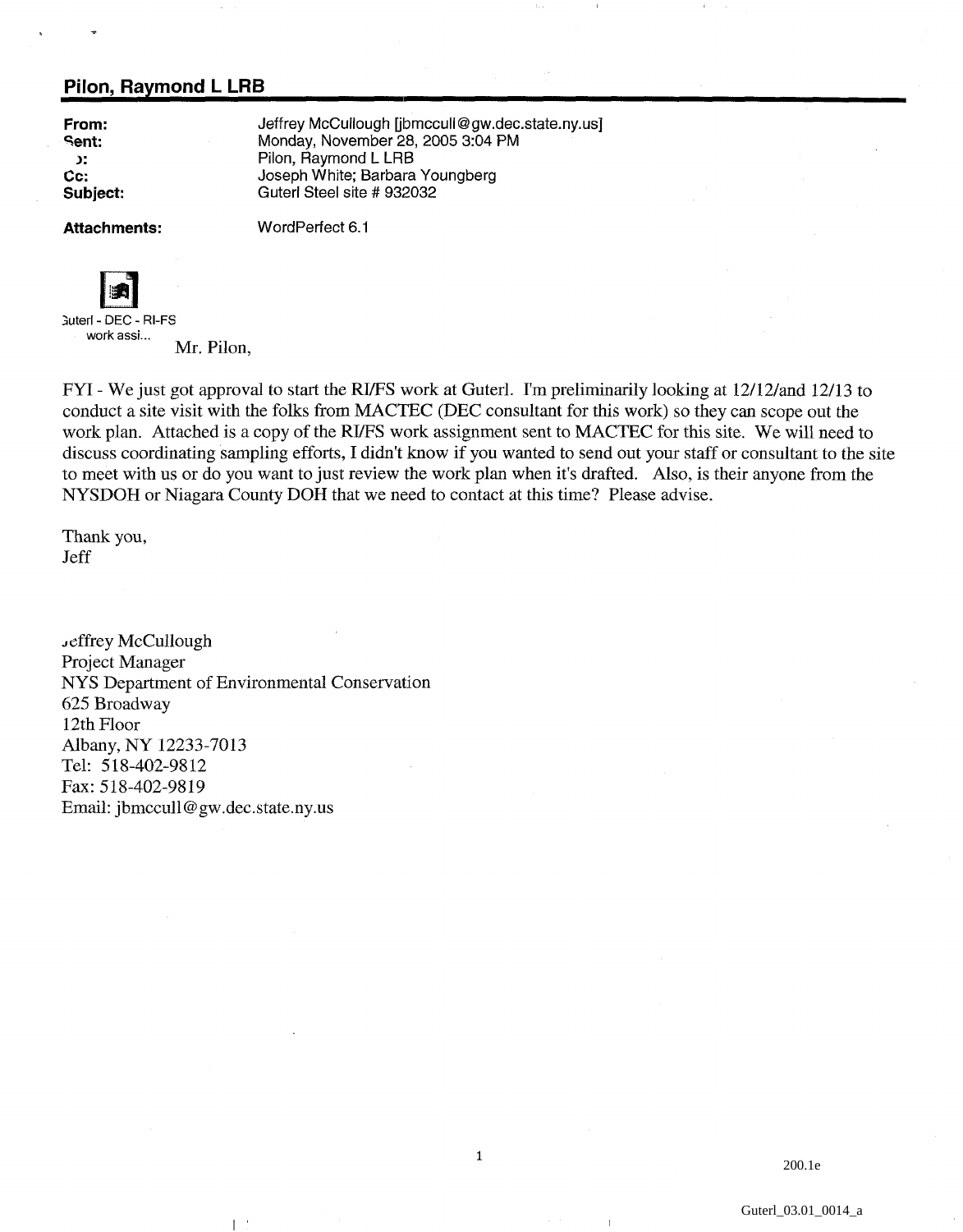# **STATE SUPERFUND STANDBY CONTRACT WORK ASSIGNMENT SITE INVESTIGATION PROJECT CONTRACT TYPE: COST PLUS FIXED FEE**

## **Site Name: Guterl Specialty Steel, City of Lockport, Niagara County** (# **9-32-032) Program Element: Remedial Investigation/Feasibility Study NYSDEC Project Manager: Jeffrey McCullough**

### **Narrative**

#### **Site Description**

The Guterl Specialty Steel Corporation Plant Site (Guterl) was a steel manufacturing facility encompassing a 70-acre parcel in the southwest portion of the City of Lockport, Niagara County, New York.

The site is bordered by Ohio Street to the east, Simons and Crosby streets to the north, and Route 93 to the west. Residential and commercial properties are located to the north along Simons and Crosby streets, while commercial properties are located east of the Guterl Plant Site along Ohio Street. To the west are the Frontier Stone Products Quarry and the Niagara County Refuse Disposal District Landfill. The Erie Barge Canal is located several hundred feet to the southeast.

The property is currently divided inlo three parcels; a manufacturing facility not related to the former Guterl Corporation operated by Allegheny Ludlum. Allegheny Ludlum presently leases the remaining lands of the original Guterl tract from the Niagara County Industrial Development Agency, and operates an active metal processing facility adjacent to the Excised Area. The Guterl site is currently listed as a New York State Department of Environmental Conservation (Department) Inactive Hazardous Waste Disposal Site No.932032. The Guterl site has two operable units; the Landfill Area (Operable Unit # 1)and the Excised Area (Operable Unit # 2). The Guterl Landfill site is part of the lands leased to Allegheny Ludlum. Several investigations of the landfill have been conducted over the past several years. The Excised Area has been included in the site listing as an area that requires further investigation and/or remediation.

The Excised Area is located in the eastern quadrant of the Guterl Plant Site, and encompasses nine-acres of the former plant adjacent to Ohio Street. Nine abandoned and deteriorating buildings occupy the Excised Area, including Buildings 1 and 2; the co-joined Buildings 3, 4, 5, 6, 8, 9 and Building 35. Except for Building 35, which was built in 1950, these structures were constructed between 1913 and 1920. Their areas range from approximately 3,750 square feet (Building 5) to more than 69,000 square feet (Building 2). The majoriity of the buildings are approximately 30 feet in clear height to the structural steel roof trusses. The walls are constructed of brick and the floors consist primarily of compacted soils. The structures contained within the Excised Area housed various manufacturing processes conducted during the active life of Guterl. Plant records indicate that the following operational units were housed within the buildings of the Excised Area: Building 1: Carpenter Shop, Building 2: Casting, Pickle and Etch Rooms; Boiler Room; Stock Room & Maintenance, Building 3: Grinding Room, Machine Shop & 30" Mill, Building 4&9: Sheet Mills, Sheet Finishing, Building 5: Power House; 25 cycle heat exchanger, Building 6&8: Band Mill, 10" Mill & 16" Mill and Building 35: Welding Shop. The exterior grounds of the Excised Area include a crane yard to the east of Buildings 1 and 2, an alleyway between Buildings 2 and 3, a courtyard area between Buildings 2 and 35, the exterior loading dock area to the west of Buildings 6 and 8, and rail spurs presumably used for receipt and/or shipment of goods.

#### **Site Operations and History**

 $\mathbb{R}^+$ 

In the early 1900's, the Simons Manufacturing Company built a large steel mill at this 70-acre site

for the manufacture of cutting tools. The company later evolved into a producer of specialty steels.

 $\pi$ <sub>χε</sub> 1 οφ 10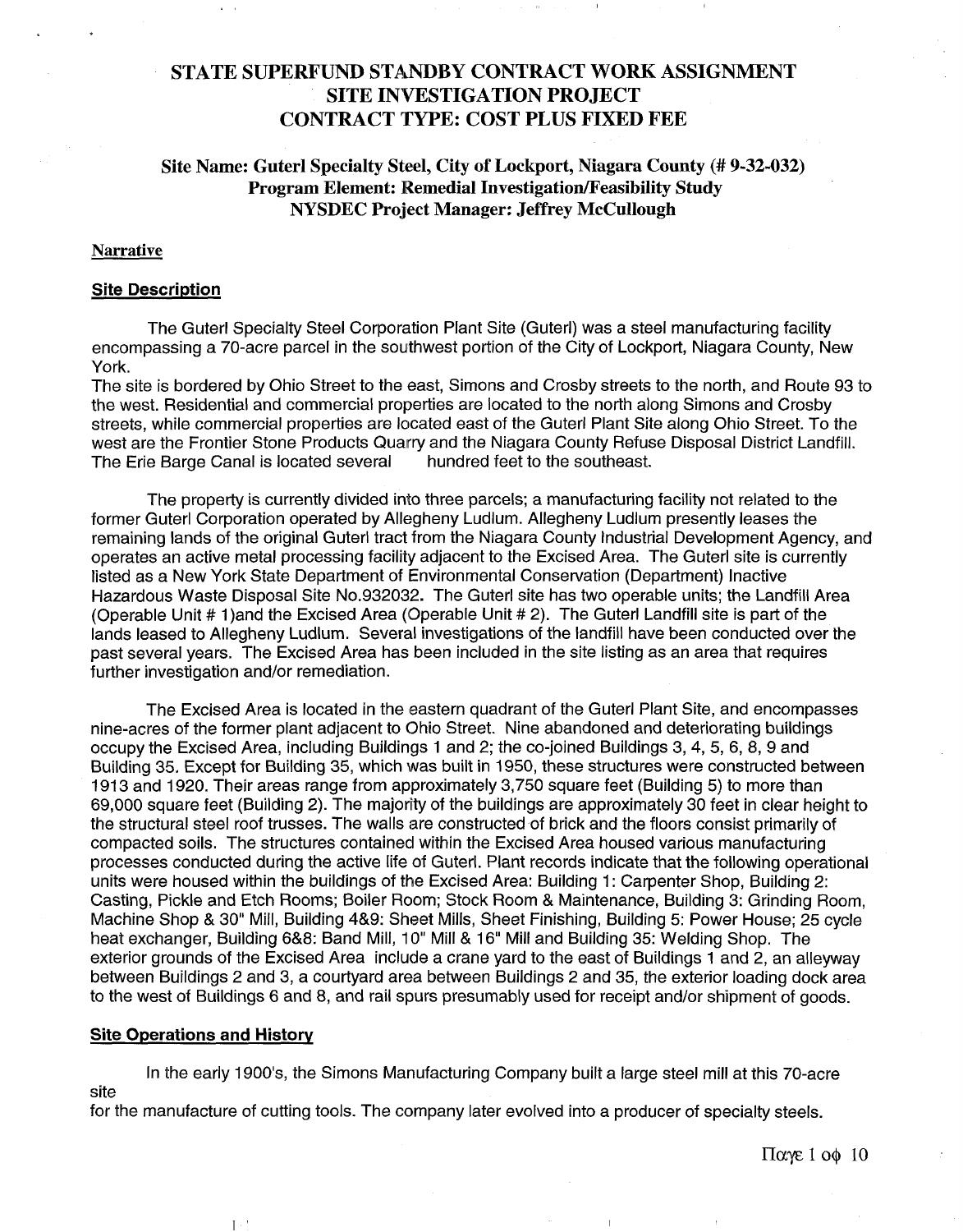Manufacturing operations conducted at the plant included casting, pickling, and grinding and milling of steel.

Supporting these operations were power generation, welding, bulk petroleum and chemical storage, machining, and product and raw material storage facilities. From 1948 through 1956, the plant also milled uranium ingots and, to a much smaller extent, thorium ingots, for the Manhattan Engineering District of the Atomic Energy Commission. A total of 25 to 35 million pounds of uranium and approximately 30 to 40 thousand pounds of thorium were rolled during this time. More than 99 percent of the rolling mill operations involved uranium, which was rolled on the 16- inch rolling mill located in Building 8. Several small lots of uranium bars were run through the 10-inch rolling mill, located in Building 6, and approximately 15 to 20 ingots were processed in the hammer forge shop located in Building 3.

In November 1965, the Wallace-Murray Corporation purchased the facility, which at that time was known as Simons Saw and Steel Company. In May 1978, the facility, which had been renamed Simons Steel, was purchased by the Guterl Specialty Steel Corporation with the specific intention of reestablishing the plant as a reliable source of specialty steel. In August 1982, Guterl filed for Chapter 11 protection, and in March 1984 conveyed the entire property except for the nine-acre Excised Area to the Niagara County Industrial Development Agency (NCIDA). The Excised Area is currently held by the Guterl Bankruptcy Trustee at the Western Bankruptcy Court in Pittsburgh, Pennsylvania. Later in 1984, the NCIDA leased the remaining portions of the former Guterl property, including the landfill portion of the site, to the Allegheny Ludlum Company. Allegheny Ludlum currently operates a mill for recycling of stainless steel. Guterl is no longer a viable corporation.

Portions of the Guterl site including parts of the Excised Area and Landfill have been found to contain elevated levels of radioactivity due to past processes. As radioactive wastes do not fall under the purview of the Division of Environmental Remediation (DER) and State Superfund Law, such contamination will not be investigated as part of this project. The Department of Energy has initiated steps to further investigation and possibly remediate the radioactive contamination found at the Guterl site under the federal Formerly Utilized Site Remedial Action Program.

In 1994, it was discovered that hazardous wastes were stored on-site in the vacant buildings of the

Excised Area. Commencing in 1996, the EPA removed drummed hazardous wastes, mixed hazardous/ radioactive wastes, and radioactive wastes. A significant quantity of radioactive dust exists in portions of some buildings within the Excised Area. In 1997, the Department initiated an Immediate Investigative Work Assignment conducted by Region 9 staff in order to assess whether hazardous waste was disposed on the site. Sample data indicated soil and groundwater is contaminated with volatile organic compounds, metals and phenols.

This work assignment (WA) has been prepared to conduct a Remedial Investigation/Feasibility **Study** 

(RIIFS) that will determine, to the extent possible, the source(s) of the ccontamination including but not limited to the areas on or near the Guterl Landfill and Excise parcels. In order to achieve an accelerated characterization at a reasonable cost, this effort will rely upon a flexible dynamic field activities work plan. This WA may include Interim Remedial Measures to mitigate source areas. It will incorporate additional field work and site assessment in areas similar to but not adjacent to the study area. A preliminary approach to sampling should be prepared but the consultant in consultation with the DEC will be selecting various locations for sampling based on analytical results. Initially a comprehensive records search will be done to help locate potential sources. The consultant chosen to perform this WA must have had previous experience in investigating and managing radioactive materials. Environmental media sampled during this investigation will require screening for radioactivity, if radioactive materials are subsequently found, the media will be properly segregated and secured.

#### **Scope of Work**

L

 $L$ Artilled Apear

 $\Pi$ <sub>*a* $\chi$  $\epsilon$ </sub> 2 o<sub> $\phi$ </sub> 10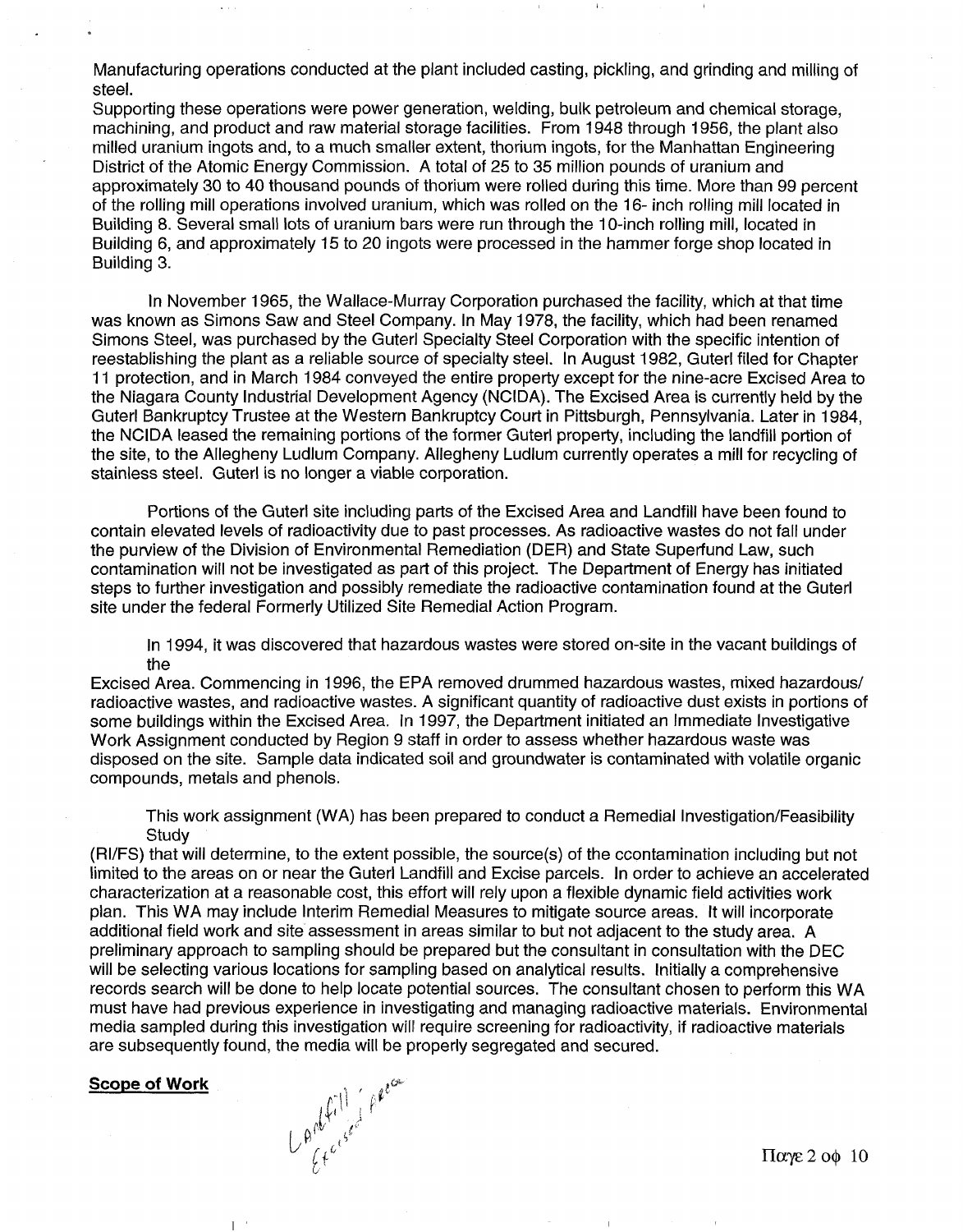Services required of the standby Consultant include the development and implementation of a RI/FS. The RI will provide a thorough characterization of the nature and extent of contamination originating at the site, and will provide the necessary data to conduct a FS. The FS will identify and evaluate the alternatives available to remediate the site and will be used as the basis for selecting a preferred remedial alternative.

The Consultant will be responsible for integrating information collected by public agencies into the RIIFS. The findings of the RI must be reduced by the Consultant, analyzed, and made available to the DEC and the DOH for review. These findings will be used to determine if additional data is required.

The tasks and approach to be used in completing the RI/FS will be the same as documented in the Standby Contract and in accordance vvith the most recent versions of the Departments guidance documents pertaining to conducting a RI/FS. The main project tasks and a description of each task are as follows:

Task 1.0 - Work Plan Development

- Task 2.1 Phase I Remedial Investigation
- \* Task 2.2 Phase II Remedial lnvestigation
- \* Task 3.0 Pilot Study
- \* Task 4.1 Individual Source Area lnvestigation
- \* Task 4.2 Interim Remedial Measures
	- Task 5.0 Feasibility Study
	- Task 6.0 Citizens Participation

(\* Indicates that performance of this task will be based on field investigation results)

#### **Task 1.0** - **Work Plan Development**

Upon receipt of the WA, the Consultant's Project Manager will contact the DEC Project Manager to discuss and verify the work to be completed prior to the scoping meeting. This task will include a site visit by the DEC Project Manager and the Consultant. A scoping session will be held at DEC's headquarters in Albany following the site visit and the record review, but within three weeks of the receipt of the WA. At least two days prior to the scoping session, the Consultant will submit four copies of the preliminary Project Management Work Plan (PMWP) to the DEC Contract Manager. The preliminary PMWP will include:

- (1.) A statement of the overall Scope of Work (SOW) for the RI/FS.<br>(2.) Detailed Level of Effort (LOE) and budget for Task 1.
- (2.) Detailed Level of Effort (LOE) and budget for Task 1.<br>(3.) Preliminary estimate of the LOE and budget for cond
- Preliminary estimate of the LOE and budget for conducting the RI/FS itself. The preliminary budget should include the summary of WA price, the direct labor hours budgeted and the monthly cost control report including subcontractor fees.
- (4.) Preliminary estimate of the WA progress schedule, including milestones and deliverables.
- (5.) Project Staffing Plan, identifying key management and technical staff members to be assigned to the WA and their areas of responsibility.
- (6.) Identification of work items to be subcontracted including a Minority/Women-owned Business

Enterprise (M/WBE) and Equal Employment Opportunity (EEO) Utilization Plan.

A detailed records search will be performed. Available historic and/or background information and records provided by the DEC or located in the archives of the City of Lockport and Niagara County will be reviewed. This task includes but is not limited to:

- Site Reconnaissance and Regulatory Database Review.
- Interviews with Knowledgeable Individuals.

L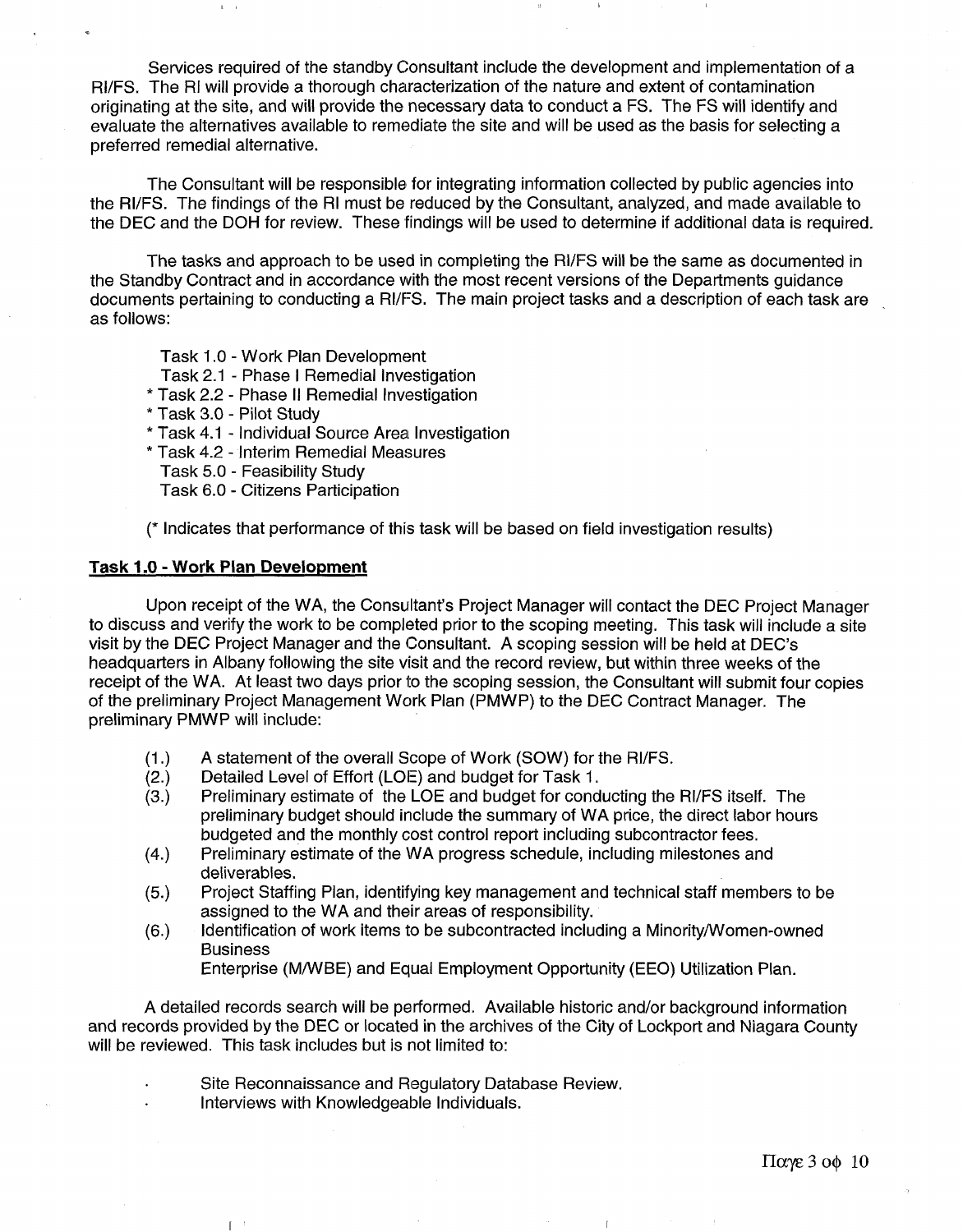- Historical Land Records Review (property tax files, DBA's, recorded land titles, building department records, zoning/land use records, libraries, and historical societies, etc.). Historical Aerial Photograph and Topographic Map Review.
- Review of Regional and Local Geology and Soil Conditions.
- Regulatory information to be collected related to permits, prosecutions, control orders, work orders, complaints or any violations.
- Property use records such as fire insurance maps, city directory searches and contaminated site and property use registries were available.
- Company records search for useful documents such as building plans, environmental monitoring data, waste management records.
	- Geological and geotechnical reports on the environmental condition of subject property.

The results from this records search and document review should be used to develop a conceptual site model. This model will be the basis for the approach to the subsequent field work. Based on the existing records review, the Consultant will present a summary of information regarding the nature and extent of the contamination at the site. The summary will include the scope of work for the field investigations, including the number of environmental samples, sample locations, method of sampling, type of analysis, and Quality Assurance/Quality Control (QA/QC) requirements should be included. As a rule, Analytical Service Protocol (ASP), latest version, must be followed unless otherwise directed by the DEC. The project schedule will be agreed upon during this meeting. Any significant issues regarding the overall project will be resolved at this time. The final PMWP, which will be delivered within three weeks of the scoping session, will include:

- 
- $(1.)$  SOW.<br> $(2.)$  A draft **(2.)** A draft RIIFS Work Plan.
- (3.) Intermediate estimates of the LOE and budget for conducting the RI/FS.<br>(4.) Intermediate estimates of the WA progress schedule, including milestone
- Intermediate estimates of the WA progress schedule, including milestones and deliverables.
- (5.) Project Staffing Plan.
- Identification of work items to be subcontracted, including a M/WBE and EEO Utilization Plan.

The work plan will provide all pertinent information on field work, construction details of monitoring wells, sampling locations and methods, the approximate number of samples to be collected and analyzed, parameters to be analyzed, analytical methods to be employed and a detailed project schedule. It should rely on tables and figures for demonstrating the plan. This plan will also include the names and addresses of all property owners that the DEC must contact to properly obtain site access. Any portions of the RI/FS to be decided in the field will be clearly identified.

As stated above, the approach the DEC wants to take with this project are to have a flexible dynamic field activities work plans. The plan should document the investigative objectives and approaches, discuss apparent data gaps, and clearly articulate the goals and decision logic for the field team. A preliminary approach to sampling should be outlined but the Consultant in consultation with the DEC will be selecting most locations for sampling based on analytical results. The plan should allow for the modification of field techniques if necessary.

The work plan will also identify work items to be subcontracted and include a MNVBE and EEO Utilization Plan.

## **Final RIIFS Work Plan Completion**

 $\mathbb{L}$ 

Within three weeks after receiving comments on the draft RIIFS Work Plan, the Consultant will submit

the Final PMWP including the RI/FS Work Plan. The Final RI/FS Work Plan and budget must be deemed acceptable so that a Notice to Proceed (NTP) can be issued within 90 days of the issuance of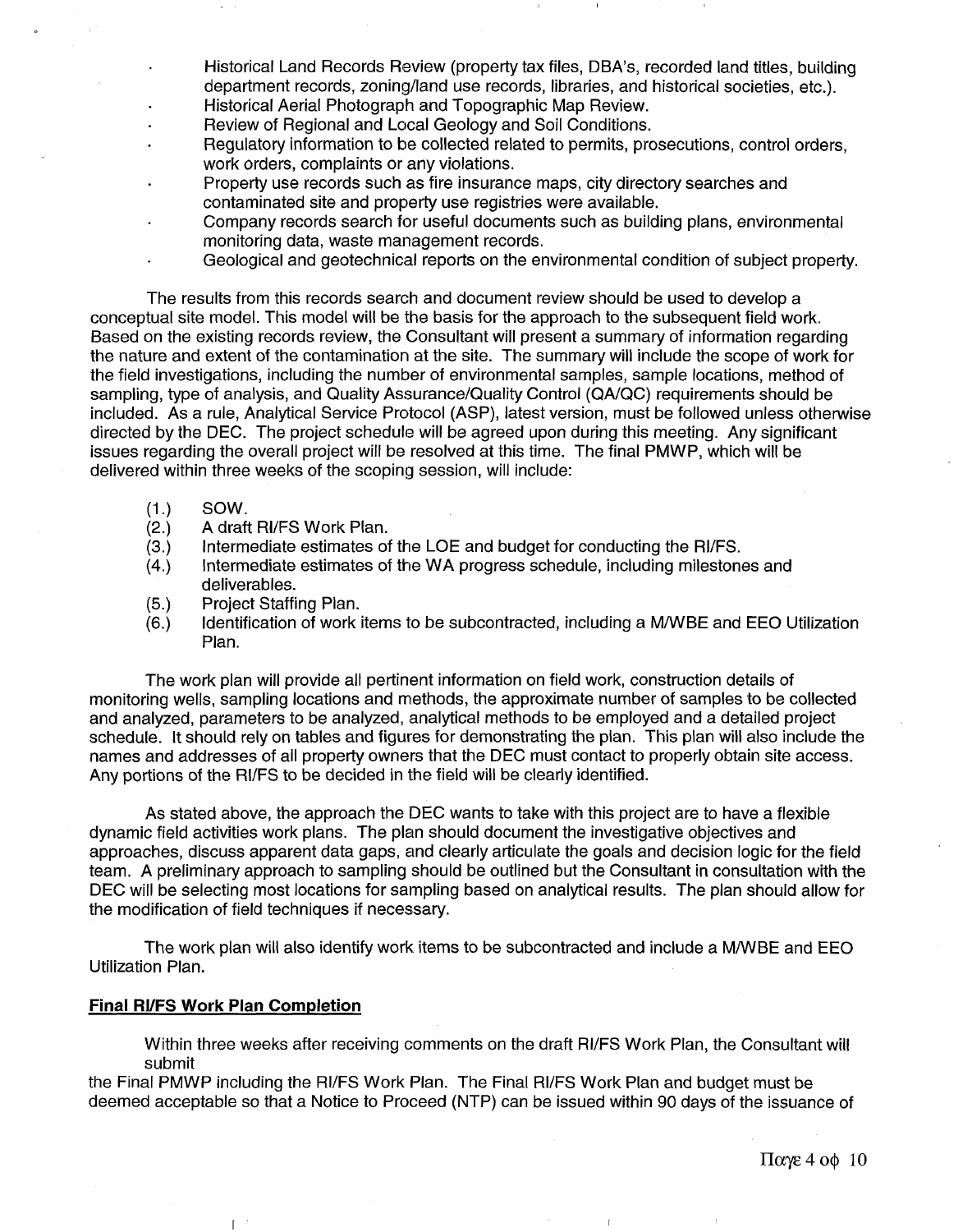the WA. The Final PMWP will contain the following:

- $(1.)$ SOW.
- $(2.)$ FAP.
- Site Specific Health and Safety Plan.  $(3.)$
- Site Specific Quality Assurance Project Plan.  $(4.)$
- Citizen Participation Activities.  $(5.)$
- $(6.)$ M/WBE and EEO Utilization Plan.
- Detailed Budget for the entire WA.  $(7.)$
- Final Progress Schedule for the entire WA.  $(8.)$

The Health and Safety Plan (HASP) will address the site specific hazards to on-site personnel and the community and strategies to handles these hazards. This should include but is not limited to:

A purpose (i.e., The HASP has been designed to protect the health and safety of on-site personnel and the surrounding community during remedial activities at the site or that adherence to the HASP will minimize the possibility that personnel at the site or the surrounding community will be injured or exposed to site-related contaminants during remedial activities.);

A discussion of the intent to make prior notifications, if necessary, to local police, fire and potential emergency responders advising them of the remedial activities and schedule of events and an intent to notify adjacent property owners so that necessary precautions are taken such as closing windows and air-conditioning vents;

A section on community health and safety including methods by which the public will be contacted in the event of an emergency and a corresponding evacuation procedure, monitoring information, and contaminant action levels;

Site worker personal protection equipment;

A discussion of Community Air Monitoring with real-time air monitoring for VOCs and particulates at the perimeter of each designated work zone during ground-intrusive activities. The intent is to provide a measure of protection for site workers and the downwind community from potential exposure to airborne contaminant releases as a direct result of work activities. Action levels for particulates, VOCs and radioactive materials should be discussed. The DOH recommends that, because intrusive activities may potentially release airborne contaminants in the form of dust or vapors, continuous real-time monitoring be performed at the downwind perimeter of each exclusion/work zone when ground intrusive activities are in progress. Particulate monitoring will not be necessary when work is done in a non source area, unless dust is being generated. When invasive field work is creating dust or is being done in a source area, community air monitoring will be done in accordance with the DOH Generic Community Air Monitoring Plan.

A discussion of methods to cordon-off work areas to preclude unauthorized access and minimize

potential exposure/injuries.

 $\overline{1}$ 

All quality assurance protocols, both ASP and non-ASP, as outlined in the Standby Contract, must be provided in the Quality Assurance Project Plan (QAPP) and approved by the DEC. Deviations from protocols specified in the QAPP may be approved in advance by the DEC. Consequently, it is imperative that the Consultant's Quality Assurance Officer maintains close contact with both the DEC and the analytical laboratory to correct any analytical problems that may arise during analyses.

The Citizen Participation (CP) Activities will include a discussion of those tasks necessary to assist the DEC with public meetings. This will include travel to public meetings, preparation of presentation materials for public meetings, mailing of fact sheets, etc.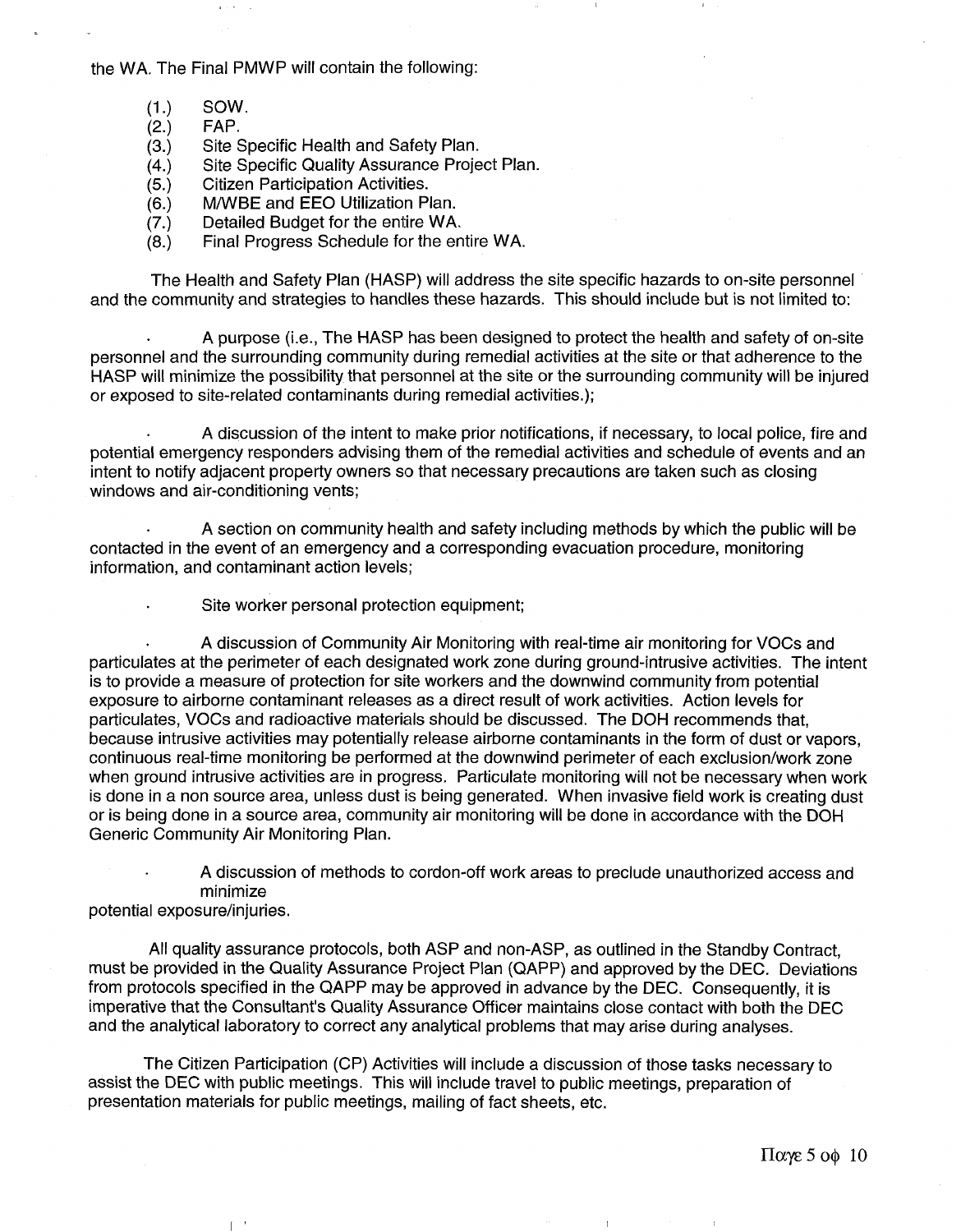The Task 1 Deliverable will be the Final PMWP including the final RIIFS Work Plan with those items discussed above. Once the Work Plan is approved by the DEC, a NTP will be issued to the Consultant for the RI/FS to be performed.

## **Task 2.1** - **Phase I RI (Site Characterization)**

 $\overline{1}$ 

 $\mathbf{u} \rightarrow \mathbf{u}$ 

After work plan approval and issuance of the NTP, the Consultant will be required to start field activities per the schedule provided in the approved work plan. The Consultant will be responsible for providing on-site field oversight of subcontractors, preparing daily field logs, evaluating data and preparing a report which describes the findings, conclusions and recommendations. The Consultant will evaluate this new information in conjunction with existing site data to determine if any additional data is required to support selection of the remedy.

The Consultant is responsible for determining that the analytical laboratory has and maintains DOH Environmental Laboratory Approval Program (ELAP) certification in all categories of Contract Lab Protocol (CLP) and Solid and Hazardous Waste analytical testing for the duration of the project. Select data submittals will include "Category B" deliverables and Data Usability Summary Report (DUSR) on the selected data as identified in the approved work plan. Field investigations will be conducted to obtain data not already available to determine the nature and extent of contamination and the extent to which releases or potential releases from the site pose a threat to human health and the environment. New York State Standards, Criteria and Guidelines (SCGs) will be identified and compared with conditions at the site. Specific objectives of the site RI are as follows:

- Determine the extent and type of contamination in soil, groundwater, surface water and  $\ddot{\phantom{0}}$ sediment including the possible presence of non-aqueous phase liquids (NAPL).
- Define hydrogeology, including impacts of buried utilities on local groundwater flow patterns.
- Identify potential pathways for human exposure as part of a qualitative exposure assessment.

The Consultant will conduct the following specific subtasks to achieve those objectives:

**Base Map Development** - Prior to initiation of on-site RI activities, a base map of the site and immediate vicinity must be developed. All relevant features of the site and adjacent areas will be plotted at a scale of 1 inch equal 50 feet. Relevant features include, but are not limited to, all structures, roads, fences,

and existing wells. The base map will be used to accurately plot all surface soil and sediment samples, soil borings, monitoring wells, underground tank locations, and all other sample locations. Clearing of overgrown vegetation around the subject area will be required prior to any mapping or investigative work.

**Surface Soil Sampling** - Suspected source areas, if recognized, will be identified and sampled. Surface soil samples will be collected zero to two inches below the surface, vegetative cover, or pavement. Sampling areas would include unlined and lined drum storage areas, tank locations, and other suspected source areas.

**Soil Borings** - Soil borings will be done to collect overburden samples at suspected source areas where possible. The boring program will be structured to supplement the subsurface soil sampling work conducted during the Preliminary Site Investigation. Continuous soil sampling will be done during the soil boring and borings will be completed at the bedrock interface. Soil samples will also be taken from various locations to determine background levels of metals in off-site soils. The sampling and analysis will be conducted using the DEC ASP, latest edition. Typically one or two overburden samples from each boring should be collected based on visual evaluation and the highest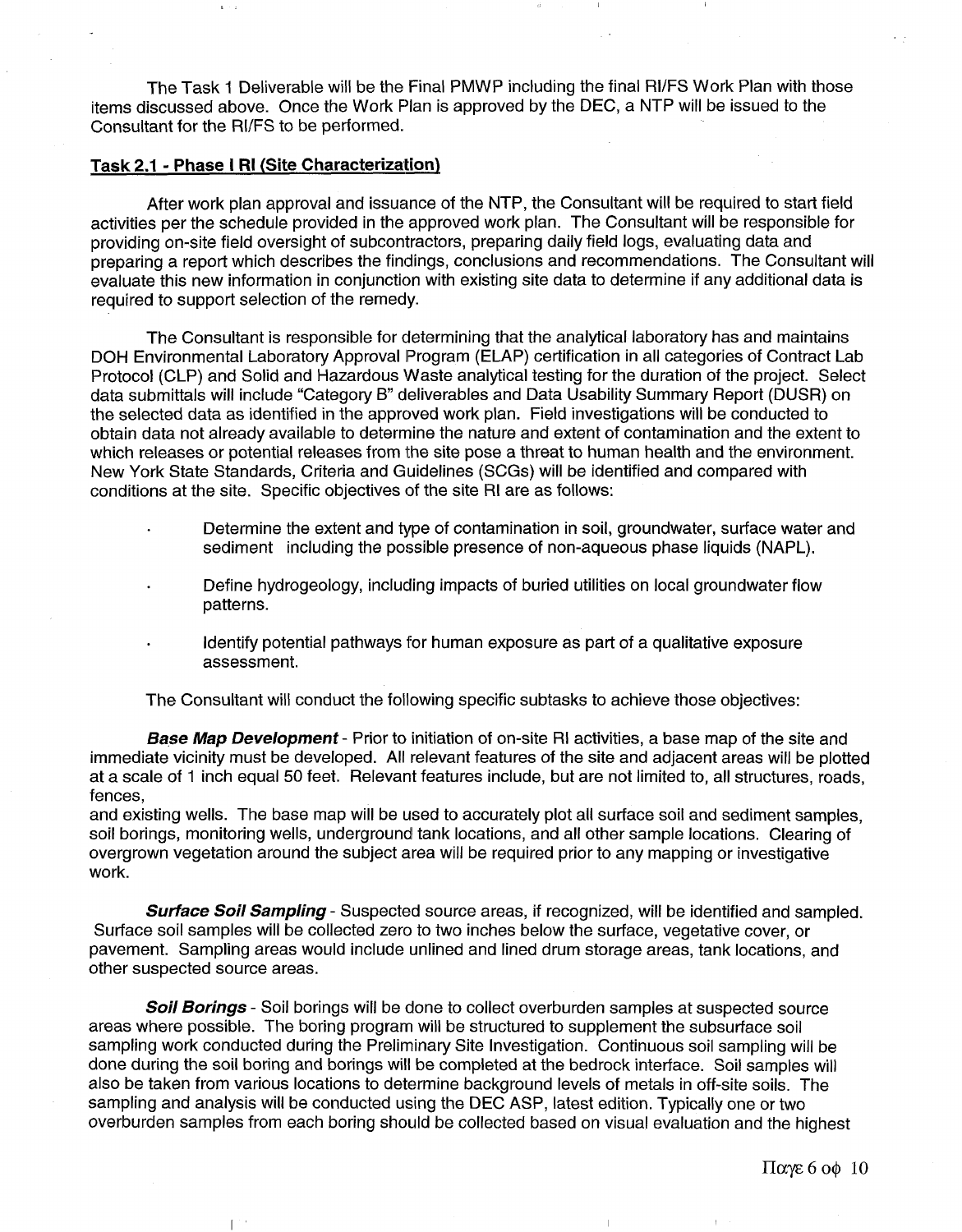reading taken with an instrument reading VOCs. Samples can be collected with a direct push technology and screened with a photo ionization detector and radiation counter

**Groundwater sampling** - Groundwater samples in the upper aquifer can be collected at different depths using direct push technology and analyzed. Based on the initial results, a limited number of permanent monitoring wells will then be installed.

**Monitoring Well Installation** - Permanent monitoring wells will be installed to determine local groundwater flow in the upper aquifer and the distribution of groundwater contaminants.

**Well Development/Groundwater Sampling** - Upon completion of the well installation, the wells will be properly developed. Groundwater elevation will be recorded and groundwater samples will be taken from each of the wells and analyzed.

**Survey-** Upon completion of field work, the location and elevation of each of the wells and other sampling points must be established by a New York State-licensed surveyor. Elevations of all well casings and the corresponding locations will be determined to within 0.01 feet, based on a North American Datum (NAD) 83, and added to the base map.

**Data Validation/Usability Report** - All samples collected must be evaluated by the consulting firm. A usability analysis will be conducted by the Consultant's QA officer and a Data Validation/Usability Report will be submitted to the DEC.

**Fish and Wildlife lmpact Analysis** - Complete through Step IIA of a DEC Fish and Wildlife Impact Analysis.

**Surface Water/Sediment** - Surface water and sediment samples will be taken to determine if contamination is impacting nearby surface water bodies and to establish the characteristics, areal extent and hydrogeologic properties of the strata underlying the site, and to assess the effect of the adjacent Erie Barge Canal and Frontier Stone Products Quarry. Sediment samples, if obtainable, will be taken from the locations where the surface water samples are acquired.

**Site Assessmenfs in areas adjacent** -The Consultant will perform similar tasks as those mentioned above in areas adjacent to the subject properties. The purpose of this work will be to determine if site contaminants have impacted area outside of Guterl Steel. Similar sampling and analysis protocols will be used.

The Task 2 Deliverable will be the RI report documenting the field activities completed and an analysis of those findings. The final report consists of (1) the work plan and any deviations from the work plan, (2) the collected data, (3) interpretation of the data, **(4)** conclusions and recommendations appropriate to the site, and (5) field notes. Three copies of a draft Phase I RI report will be submitted at the completion of Task 2.1. If required by the DEC Project Manager, a meeting will be held in Albany to discuss comments and details of the draft Phase I RI report. The draft report will be revised based on comments from the DEC and a final RI report will be submitted for review and approval. The Consultant will submit three bound and one unbound copy of the final RI report, as well as a copy on disk in Adobe Acrobat (PDF.) format. Any tables and spreadsheets should also be submitted electronically in Adobe Acrobat (PDF.) format.

#### **Task 2.2** - **Phase I1 RI**

 $\overline{1}$ 

The Consultant will identify any supplemental data collection which may be necessary to adequately define the extent of soil, groundwater, surface water and sediment contamination at the site. The Consultant will submit a draft work plan for the additional investigations. A final Phase II work plan will be submitted in two weeks from the Consultant's receipt of the DEC comments pertaining to the draft work plan.

 $\overline{1}$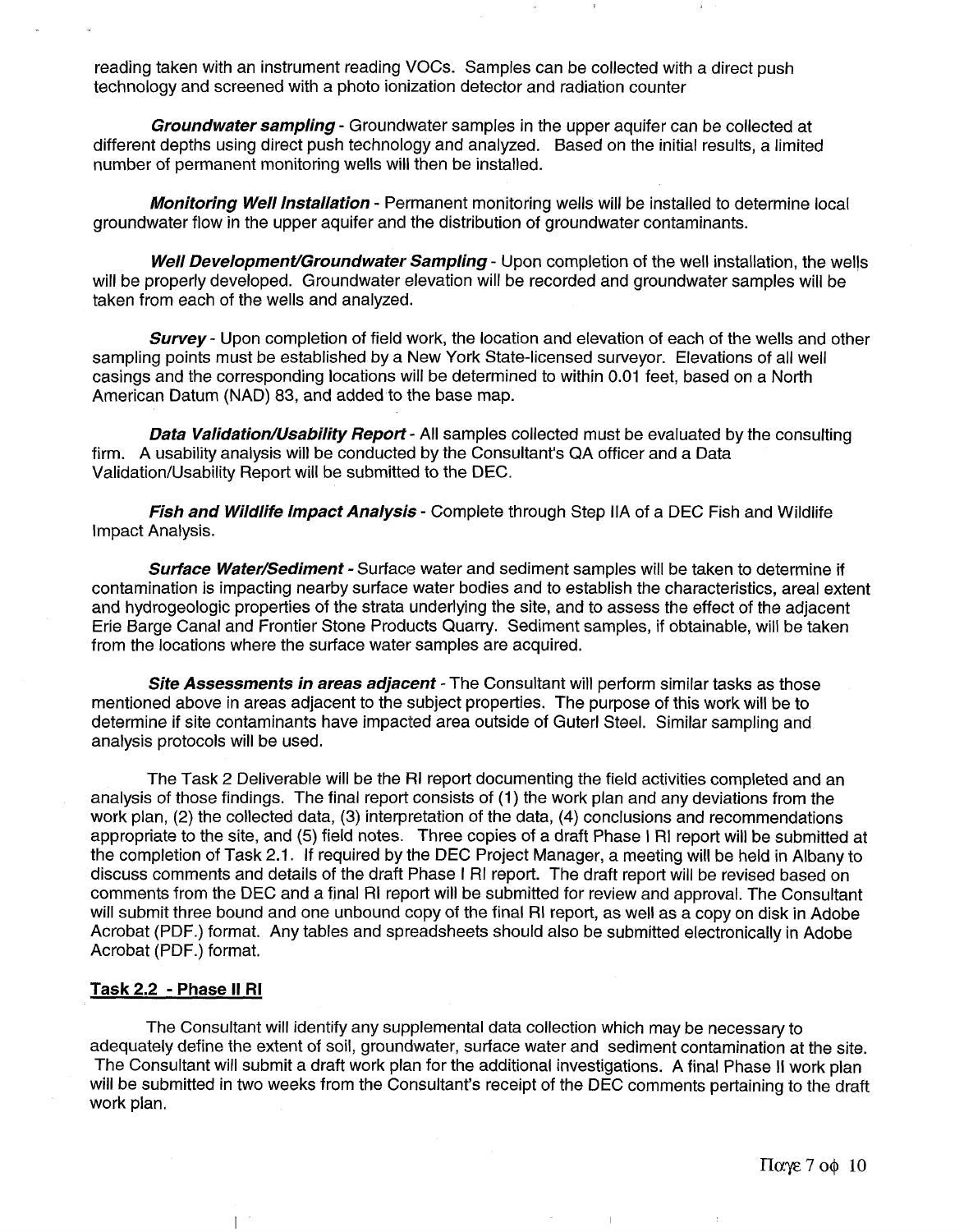Upon approval from the DEC, additional field investigations will be performed by the Consultant or properly procured subcontractor(s) to obtain the necessary data for further characterization of site contamination.

Upon completion of the Phase II field work, the Consultant will prepare a report which summarizes the data obtained and the interpretations of site conditions. This report will be combined with the Phase I RI report completed under Task 2.1. The Consultant will submit the draft RI report (Phase 1/11) to the DEC for review. Based on the DEC comments, the draft will be revised to become the complete, final RI report for the site. The Consultant will submit three bound and one unbound copy of the final RI report, as well as a copy on disk in Adobe Acrobat (PDF.) format. Any tables and spreadsheets should also be submitted electronically in Adobe Acrobat (PDF.) format.

## **Task** 3.0 - **Pilot Studv**

If preliminary remedy selection indicates that a treatment system may be warranted to address contaminated soil and/or groundwater at the site, the Consultant will be tasked to perform a pilot study. The Consultant will evaluate the data from the RI to determine the applicability of a treatment system (soil vapor extraction, groundwater collection, or similar system) and prepare a work plan and cost estimate for the implementation of a pilot study of the selected treatment system.

After approval of the work plan by the DEC, the Consultant will implement the pilot study at the site. Upon completion of the pilot study the Consultant would prepare a report summarizing the results of the pilot study and discuss the feasibility of implementing a full scale system at the site. The Consultant will submit a hard copy of the report, as well as a copy on disk in Adobe Acrobat (PDF.) format. If DEC requests such work under this WA, an amendment to the budget would be negotiated with the Consultant.

### **Task 4.1** - **Individual Source Area Investigation**

As field investigations suggest possible source areas, further investigation may be warranted in specific

localized areas. The Consultant would be called upon to initiate further focused study, in the form of additional soil samples, soil gas, groundwater samples, etc. If DEC requests such work under this WA, an amendment to the budget would be negotiated with the Consultant.

### **Task 4.2** - **Interim Remedial Measures**

L

If local areas of contamination are identified and source areas could be appropriately mitigated by initiating an interim remedial measure (IRM), the Consultant may be tasked to perform an IRM. If DEC requests such work under this WA, an amendment to the budget would be negotiated with the Consultant.

#### **Task 5.0** - **Feasibility Study**

The Consultant will do a Feasibility Study (FS) by collecting and using all information available and necessary to evaluate the remedial alternatives that are applicable and appropriate for the site. The Consultant will not score or rank the alternatives. A scoping meeting will be held to discuss the remedial alternatives applicable to the site. Based on discussions during this meeting, the Consultant will submit a letter report with the remedial alternatives to be considered for the site along with the conceptual details of the remedial alternative. This will be reviewed by the DEC. The detailed analysis will include evaluation of the following factors: overall protection of human health and the environment; compliance with SCGs; long term effectiveness and permanence; reduction of toxicity, mobility and volume; short term effectiveness; implement ability; and cost.

The Consultant will then submit a draft FS report presenting the results of the evaluation of the remedial alternatives and recommend a remedial alternative that will address the contamination found at

Паує 8 оф  $10$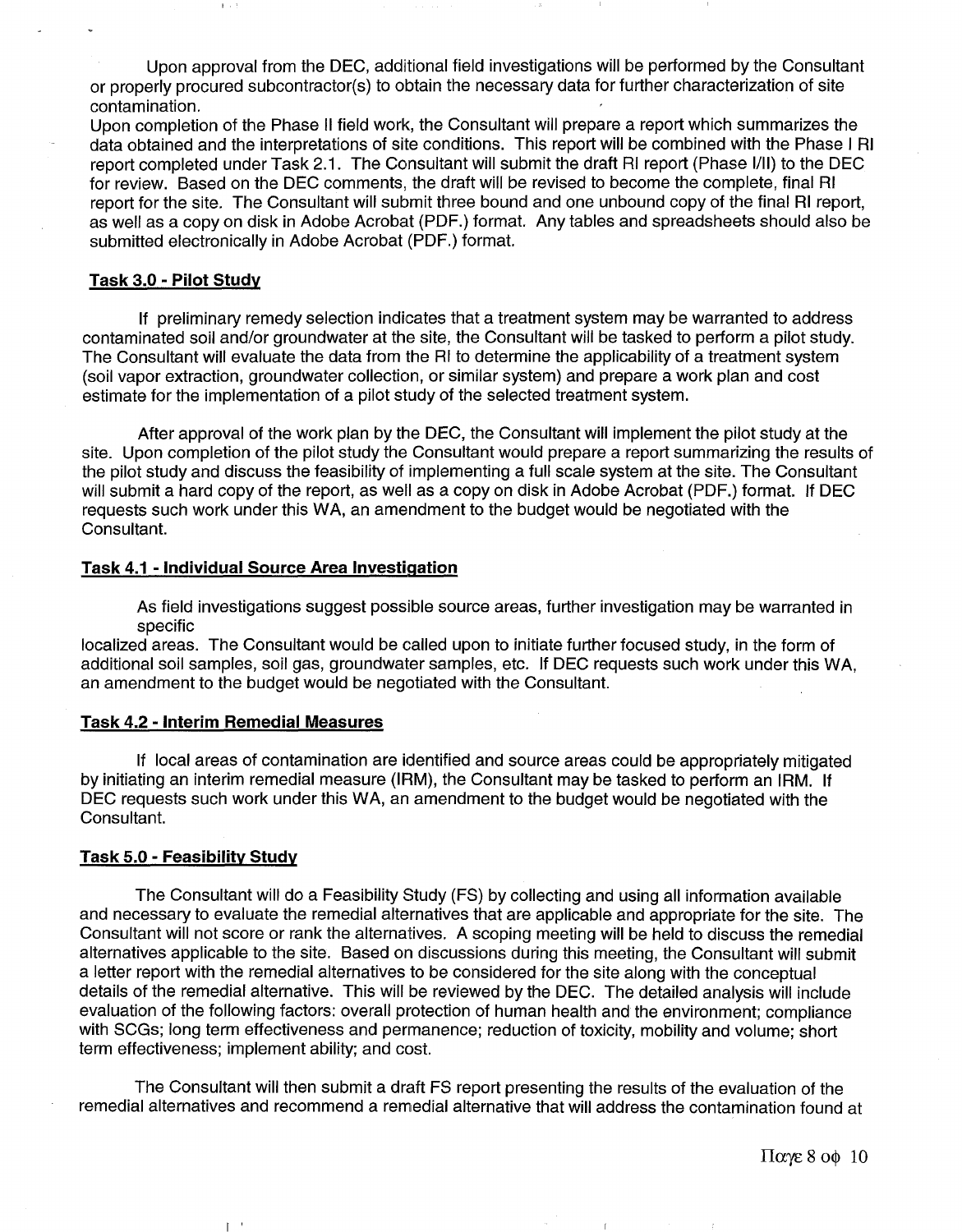the site. The draft FS report will be revised by the Consultant based on then comments from the DEC and a final FS report (stamped by a registered professional engineer in accordance with the NYS Education Law) will be submitted for review and approval. The Consultant will submit three bound and one unbound copy of the final FS, as well as a copy on disk in Adobe Acrobat (PDF.) format.

## **Period of Performance**

The **RIIFS** will be completed within 70 weeks of the receipt of the WA.

## **Work Plan Development Authorization**

The Consultant is authorized to spend up to \$40,000 to perform Task I.

## **Estimated Budget of Work Assignment**

## - **Guterl Specialtv Steel** - **RWFS**

| rask                                       | <b>Description</b>                                             | Cost       |
|--------------------------------------------|----------------------------------------------------------------|------------|
| 10                                         | Work Plan Development                                          | \$40,000   |
| 2.1                                        | Phase I RI                                                     | \$365,000  |
|                                            | <b>Site Survey</b>                                             | \$15,000   |
|                                            | Surface/Subsurface Soil Sampling/Analysis                      | \$125,000  |
|                                            | Monitoring Well Installation/Development and Sampling/Analysis | \$175,000  |
|                                            | <b>Report Generation</b>                                       | \$50,000   |
| 2.2                                        | Phase II RI                                                    | \$50,000   |
| 3 <sub>0</sub>                             | <b>Pilot Study</b>                                             | TBD        |
| 4.1                                        | Individual Source Area Investigation                           | TBD        |
| 42                                         | <b>Interim Remedial Measures</b>                               | <b>TED</b> |
| 5.0                                        | <b>Feasibility Study</b>                                       | \$50,000   |
| 640                                        | <b>Citizens Participation</b>                                  | \$10,000   |
| <b>Total Estimated Budget</b><br>\$515,000 |                                                                |            |

## **Proiect Schedule**

## **Guterl Specialtv Steel** - **RVFS**

 $\mathbb{L}$ 

 $\pi$ αγε 9 οφ 10